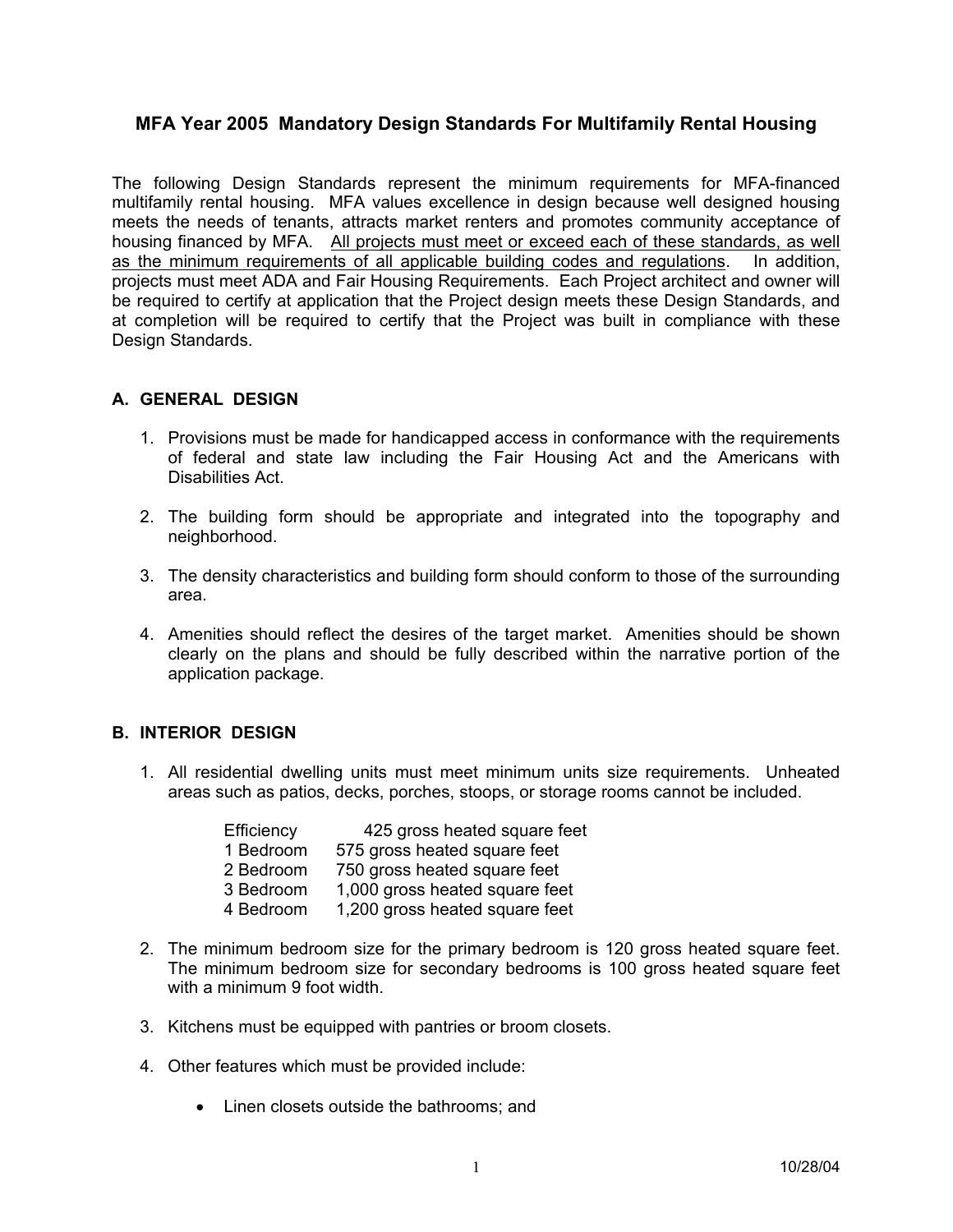- Bulk storage for items like snow tires, suitcases and sports equipment. (This may be located outside each unit.)
- 5. Water heater closets can not be considered to meet any of the above storage requirements.
- 6. All rooms must have permenant fixed lighting. Sleeping areas and living areas must not be dependent on switched outlets or floor lamps for lighting.
- 7. Kitchens must vent to the exterior and/or kitchen ranges must have hoods.

### **C. LARGE UNIT DESIGN (applicable to units having three or more bedrooms)**

- 1. The common spaces of units should be proportionately larger as the number of bedrooms increases.
- 2. Three-bedroom units must have at least 1.75 baths and four-bedroom units must have 2 full baths.

### **D. EXTERIOR DESIGN**

- 1. Low maintenance exteriors should be used.
- 2. A complete landscape plan which maximizes existing natural features or otherwise enhances open space is required. Wherever possible, native, semi-native, or drought tolerant plants should be used and low water use maintenance systems such as drip systems and rainwater harvesting. Maintenance systems (e.g., irrigation systems) must be installed to maintain landscaping.
- 3. Trash removal areas must be screened.
- 4. Buildings and dwelling units must be individually marked with visible, contrasting identifying devices to minimize the response time for receiving aid by police and/or emergency personnel. The building identifying devices must be well lighted from dusk until dawn.
- 5. Single lever deadbolts and eye viewers are required on all entry doors to residential units.
- 6. On-site playground areas (as applicable based on target tenant population)
	- a. Recreational facilities must be provided for different age groups. (For example, sand boxes within sight of units for children under 5, "tot lots" for ages 5 to 12, and a basketball court for ages 12 and older.)
	- b. Play areas and playgrounds for children should be located away from high automobile traffic patterns, and situated so that the play area is visible from the maximum number of dwelling units possible for safety.
	- c. Designated play areas and playgrounds are considered "common areas", and must be on an accessible route per accessibility codes.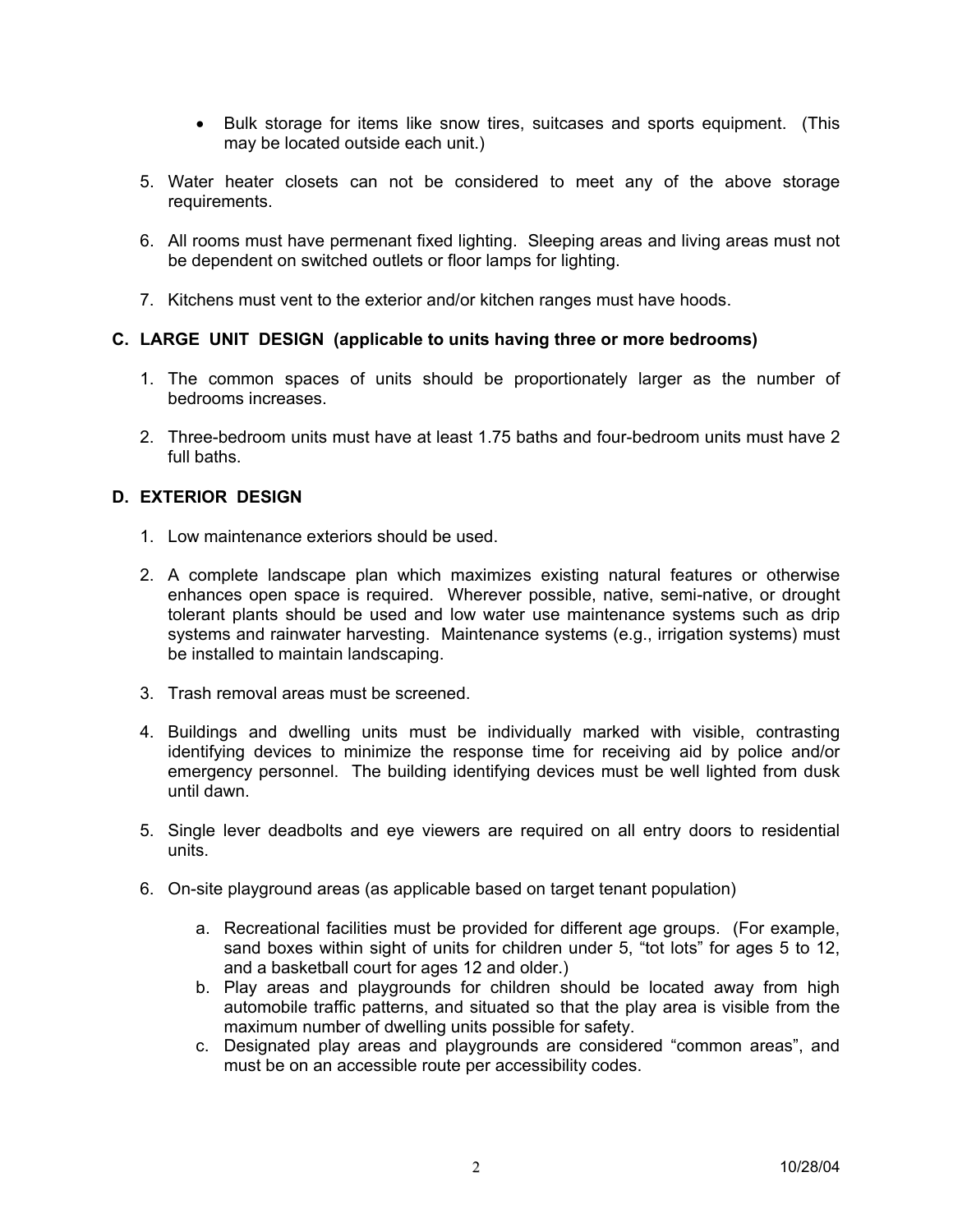- d. A bench must be provided at playgrounds to allow a child's supervisor to sit and rest comfortably. The bench must be anchored permanently, must be on an accessible route, and must be weather resistant.
- e. A "warning" sign must be posted to advise residents that children playing at the playground will be doing so at their own risk. The sign must be posted at a visible location, and use contrasting colors for better identification.

# **E. COMMON AREA FACILITIES**

- 1. On-Site Laundry Facilities
	- a. Laundry facilities are required at all developments with twenty or more residential dwelling units.
	- b. There must be a minimum of one washer and one dryer per twelve dwelling units if washer/dryer hookups are not available in each dwelling unit. If hookups are available in each dwelling unit, there must be a minimum of one washer and one dryer per twenty dwelling units. If washer and dryers are provided in each unit, additional facilities are not required.
	- c. A "folding" table or countertop must be installed at an accessible AD height.
	- d. The laundry room must have adequate entrance lighting from dusk to dawn to assist in greater security during evening hours.
- 2. Community / Office Space
	- a. All special needs and elderly developments must have a community room on site, or immediate access to such space on an adjacent property.
	- **b.** All developments consisting of twenty (20) residential dwelling units or more, must have a site office of at least 200 square feet (inclusive of handicapped toilet facility) and a maintenance room of at least 100 square feet.

### F. **REHABILITATION PROJECTS**

MFA will exercise reasonable flexibility in applying the above standards to rehabilitation projects, but wherever possible the Design Standards should be incorporated into the rehabilitation scope of work. Rehabilitation projects do not have to meet the minimum area requirements described above. Applications must propose a scope of work appropriate to the building(s), as reflected in the Capital Needs Assessment, but should not involve unnecessary work. Proposals must address the following elements:

- 1. Making "common areas" handicapped accessible.
- 2. Improving site and exterior dwelling lighting, landscaping/fencing, and installing highquality finishes.
- 3. Adding porches, or other aesthetic amenities to enhance the exterior quality and interest of the project.
- 4. Using energy-efficient related products to replace inferior ones, including insulated windows and doors, and adding additional insulation. Improving water efficiency with changes in landscaping, appliances, and fixtures. Using low maintenance materials.
- 5. Improving electrical system, heating and cooling units, plumbing fixtures, water heaters, toilets, sinks, faucets and tub/shower units, especially with use of water and energy conserving equipment and systems.